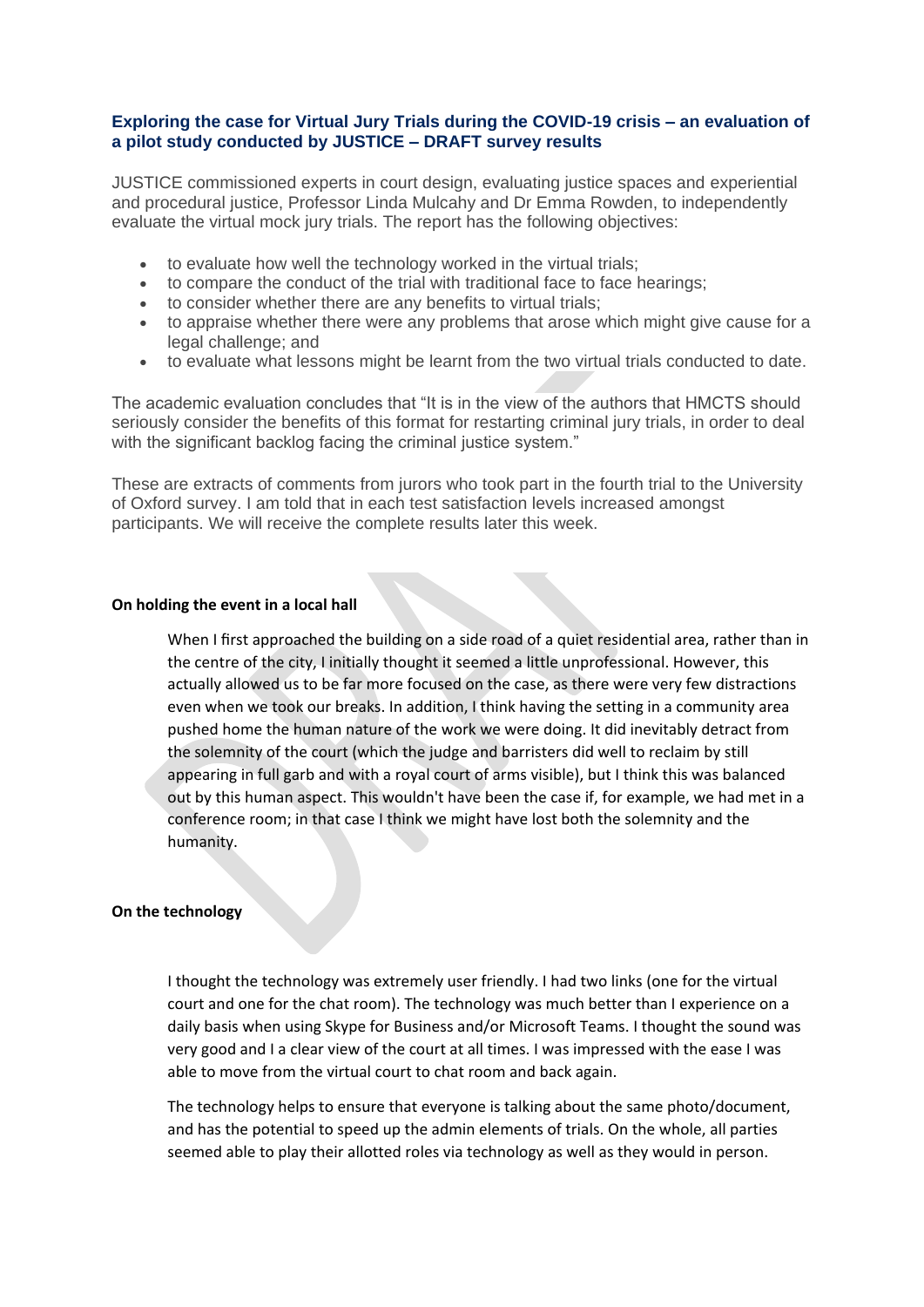The experiance as a whole worked really well, a few minor hicup's that can easly be sorted.

You could see all parties and defence counsel could move to another virtual room without having to move actual rooms as you do now with Justice Video System

It worked really well. It was clear who was speaking and what was going on. Evidence was easy to see as it appeared on the other screen. There were no significant issues. It was easy to see everyone else at all times.

The way in which the jury was removed whilst legal discussions took place was very effective. Similarly when witnesses and the defendant had finished in the witness box they were seamlessly removed or their position altered on screen as applicable.

## **On the fairness of the trial**

He/she is able to see and hear everyone. In many ways it may be less daunting for some. Appearing in court for the first time can be an uncomfortable feeling. This way people may not feel quite so 'visible' and looked at. The experience may seem less threatening.

It is a replica of the courtroom and the same legalities applied. If I was awaiting trial I would be much happier to proceed this way than to languish in custody. That makes it even fairer as this will allow the legal system to take its course. I think it's a fabulous initiative!!

The Defendant was represented. He had the opportunity of speaking to his counsel. Through counsel witnesses were crossed examined without any issues arising. He case was put in clear terms and the evidence was capable of being tested. The Defendant gave evidence and was able to call his own witness. I was really impressed by the jury and the attention they were able to pay and did pay to the proceedings. They listened to the evidence with care, they demonstrated by a question they asked in retirement that they had followed the evidence and that is essential.

For this mock at least, and for my role as a juror, I did not feel like my deliberation and decision was affected by the rest of the court being held virtually.

Judge picked up on several points to adhere to in order to make it fairer to the defendant (e.g. not stating that he was taking part from prison). Judge explained points of confusion to defendant Judge also sought to reassure defendant when his sound cut that nothing had happened

We were given direct access to the facts in a clear manner and I did not feel any undue pressure. I'm a little uncertain whether having the Defendant and witnesses in the room with us would have made a different, and whether this would have made the trial more or less fair. I don't believe that people are the best at judging demeanour and I'm not sure if